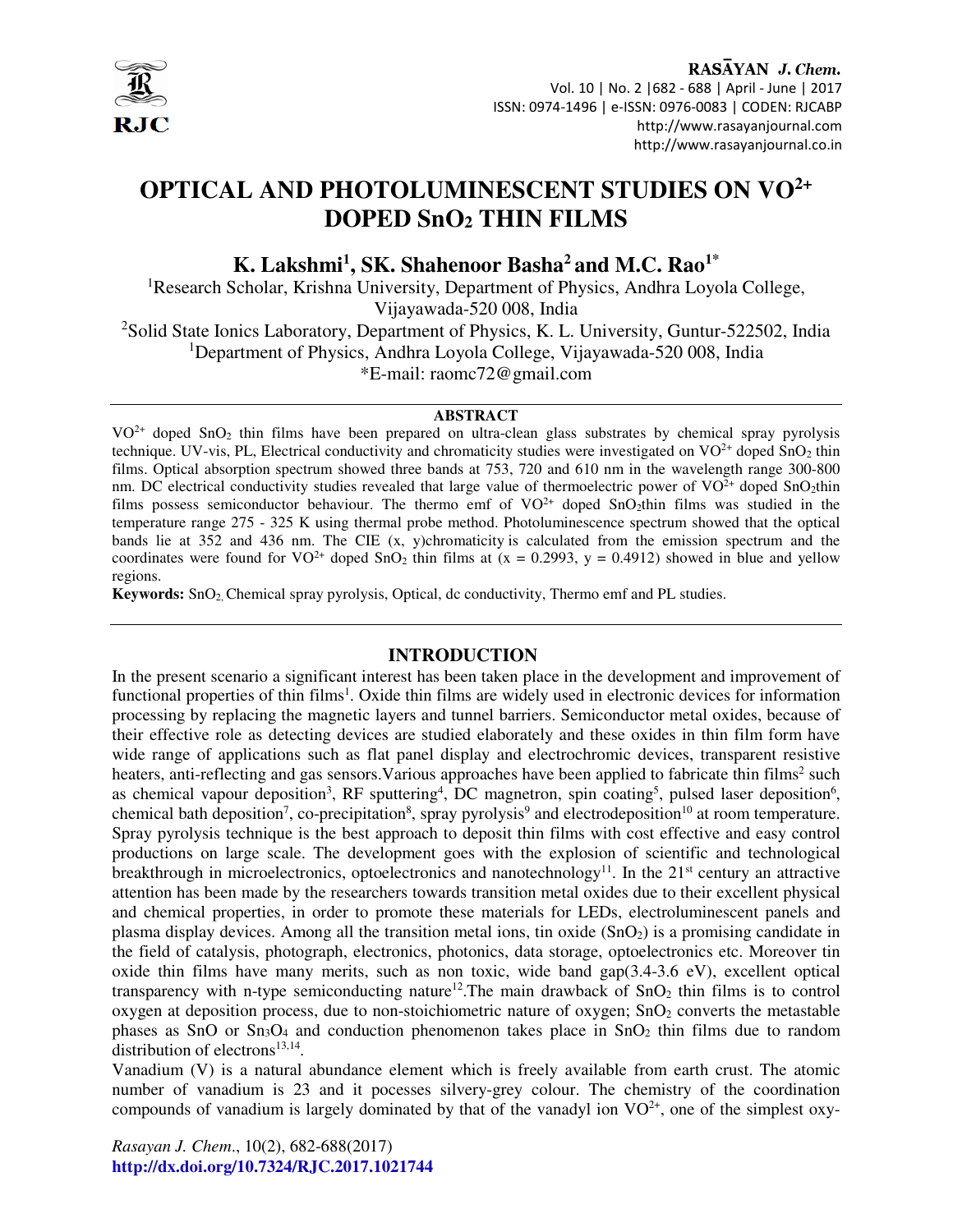cations because of its unusually high stability.  $VO^{2+}$  entity has a discrete existence in compounds in the solid state, in the fused state, in solution and in the vapor state.  $VO^{2+}$  ion consists of a  $V^{4+}$  ion  $(3d<sup>1</sup>$ configuration) and an  $O<sup>2</sup>$  ion (  $2P<sup>6</sup>$  configuration) giving it some important similarities (viathe "hole" formalism) to the  $Cu^{2+}$  (d<sup>9</sup>) system. Vanadium pentoxide/Vanadyl chlorides and related phases are important in catalysis. Vanadium oxide/Vanadyl chlorides are used commercially in the reduction of  $NO<sub>x</sub>$ to  $N_2$  by ammonia or hydrocarbons in the presence of oxygen. Rao et al. published their results on different materials in the earlier studies $15-61$ .

The aim of the present work is to develop and characterize thin films with improved physical, electrical and testing on lab scale with cost effective by chemical spray pyrolysis technique. In the present investigation,  $VO^{2+}$  doped (0.01 mol %) SnO<sub>2</sub> thin films were prepared by chemical spray pyrolysis method. Different spectroscopic techniques have been performed by UV-vis, dc conductivity, PL and chromaticity studies, to collect the information of the prepared thin films.

## **EXPERIMENTAL**

**Materials and Synthesis:** Tin oxide  $(SnO<sub>2</sub>)$  and vanadium pentoxide  $(V<sub>2</sub>O<sub>5</sub>)$  were purchased from sigma Aldrich Ltd., India with 98 % purity. These chemicals were used to fabricate thin films of  $VO^{2+}$  doped SnO<sub>2</sub> by spray pyrolysis. Initially 0.1 M aqueous solution of SnO<sub>2</sub> is taken in a 100 ml beaker with constant stirring, later (0.01 mol %) of  $V_2O_5$  is gently added to prepare spray solution. The solution was placed on the hot metal surface maintained at temperature of 673 K using filtered air as carrier gas at a flow rate normalized to approximately (1.8) ml/min. The nozzle of the spray gun is dipped in the chemical solution, later the solution was sprayed on the glass substrate for 10 s with 15 s intervals. Finally the thin films were deposited on to micro-glass slides.

**Characterization:** Optical absorption was carried-out for the prepared thin films by JASCO V-670 Spectrophotometer in the wavelength range 500-800 nm. The dc conductivity was measured using four probe method. The thermo emf of  $VO^{2+}$  doped SnO<sub>2</sub>thin films was studied in the temperature range 275 -325 K using thermal probe method. Photoluminescence studies were performed at room temperature on Horiba Jobin-Yvon Fluorolog-3 spectrofluorimeter with Xe continuous (450 W) and pulsed (35 W) lamps as excitation sources.

## **RESULTS AND DISCUSSION**

## **Optical absorption Studies**

UV-visible spectroscopy is a versatile tool which is used for the identification of intra molecular vibrations in a given sample. Optical analysis is used to identify the optical bandgap of the materials in the transmitting radiation. In an energy level a photon is absorbed, when atoms or molecules interact with incident light; they absorb energy and are transferred to higher energy states. Transition takes place in bandgap energy as it rises in the absorption process called absorption edge from where the optical bandgap energies are determined. Optical absorption spectra of  $VO^{2+}$  doped  $SnO_2$  thin films were performed by using JASCO V-670 Spectrophotometer in the wavelength region 500-800 nm at room temperature. Three bands of absorbance peaks are formed at 610, 720 and 753 nm for prepared thin films which are clearly shown in Figure-1. The absorption spectrum is obtained due to the vibration of molecules in energy levels from ground state to exited state which depend on the nature of the symmetry and the ligand complex $62,63$ .

The optical absorption and their transitions of VO<sup>2+</sup> doped SnO<sub>2</sub> thin films are assigned to <sup>2</sup>B<sub>2g</sub>→<sup>2</sup>E<sub>g</sub>, <sup>2</sup>B<sub>2g</sub>  $\rightarrow$  <sup>2</sup>B<sub>1g</sub>and <sup>2</sup>B<sub>2g</sub>  $\rightarrow$  <sup>2</sup>A<sub>1g</sub>. The values for inter electronic repulsion parameters B, C and crystal field parameters Dq, Ds and Dtwere calculated from the following equations:

|                                                         | ${}^{2}B_{2g} \rightarrow {}^{2}E_{g}$ = E <sub>1</sub> = - 3Ds + 5Dt |  |
|---------------------------------------------------------|-----------------------------------------------------------------------|--|
| ${}^{2}B_{2g} \rightarrow {}^{2}B_{1g} = E_{2} = 10$ Dq |                                                                       |  |
|                                                         | ${}^{2}B_{2g} \rightarrow {}^{2}A_{1g} = E_3 = 10 Dq - 4Ds - 5 Dt$    |  |

Inter-electronic repulsion parameters of  $VO^{2+}$  doped  $SnO_2$  thin films referred to tetragonal field. By solving the above three equations the evaluated values are obtained as  $Dq = 1418$ ,  $Ds = -2201$  and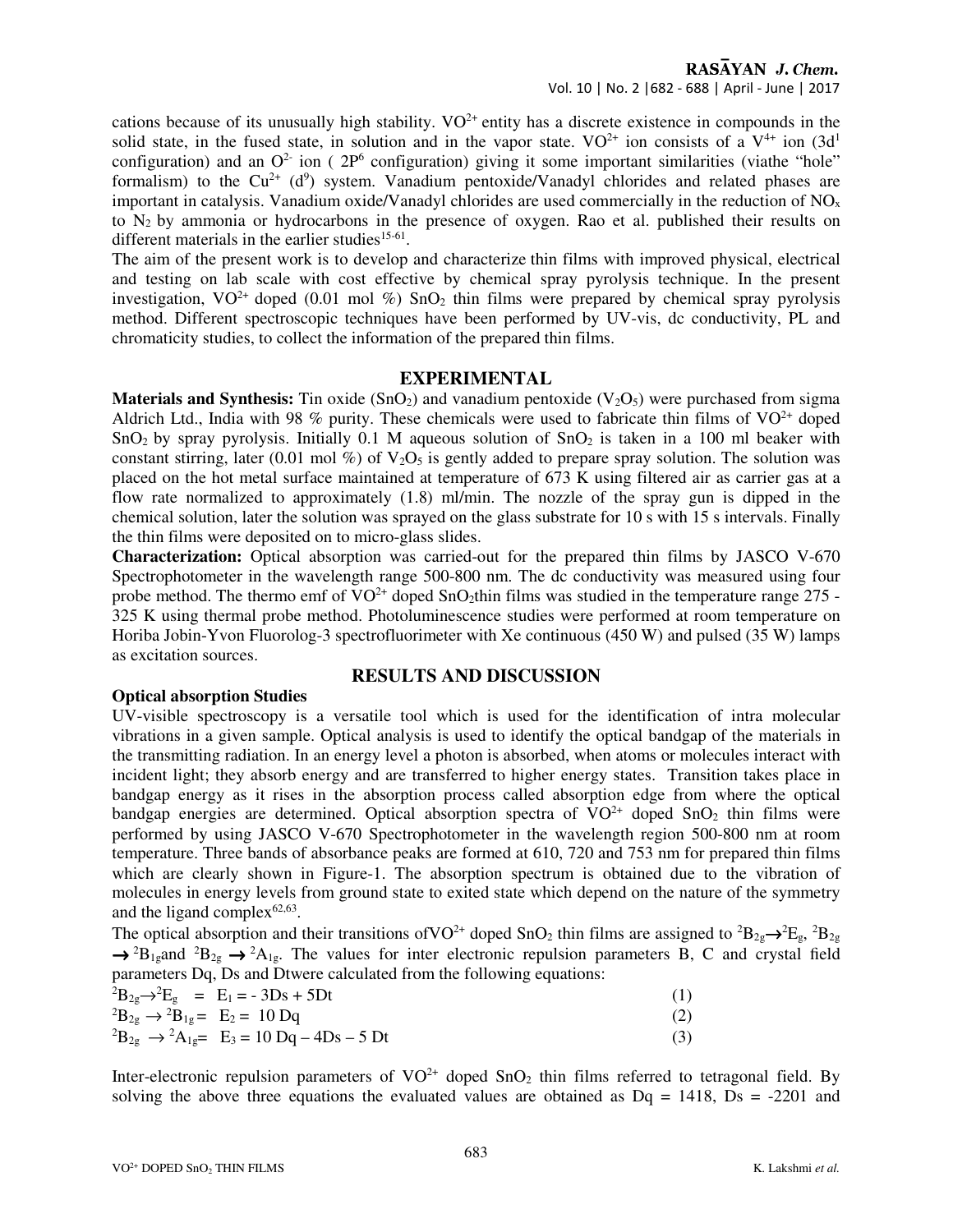Dt = 1328 cm<sup>-1</sup>. The observed values of VO<sup>2+</sup> doped SnO<sub>2</sub> thin films are in good agreement with the calculated values. The energy bandgap transitions, inter-repulsion parameter values are presented in Table-1. The obtained results are in good agreement with Yadav et al.<sup>64</sup>



Fig.-1: Optical absorption spectrum of  $VO^{2+}$  doped  $SnO<sub>2</sub>$  thin films

### **Electrical Properties**

The dc electrical conductivity measurements were performed on to  $VO^{2+}$  doped  $SnO_2$  thin films by employing four probe setup. By varying the temperature (1000/T) with respect to log R, a plot has been observed with two linear parts as shown in Figure-2. The dc dielectric resistance can be measured by the following equation:

 $R = R_0 \exp(\Delta E / KT)$  (4)

Where  $\Delta E$  is the difference in temperature attributed in two activation processes; it can be described as: (1) intrinsic conduction band forms at high temperature region and (2) extrinsic conduction band forms at low temperature region. The conduction band is formed due to hopping of charge carriers localized at Fermi level. As the temperature is increases the charge carriers attributed which in turns increase of conductivity<sup>65</sup>.



Fig. -2: Plot of log R versus 1000/T of  $VO^{2+}$  doped  $SnO<sub>2</sub>$  thin films

## **Thermo emf**

Thermo emf can be measured by the variation of temperature with induced thermoelectric voltage across the material. The thermo emf of  $VO^{2+}$  doped  $SnO_2$ thin films was studied in the temperature range 275 - 325 K using thermal probe method. Thermo emf can be calculated by the following equitation:  $S = -\Delta V/\Delta T$  (5)

$$
S = -\Delta V/\Delta T
$$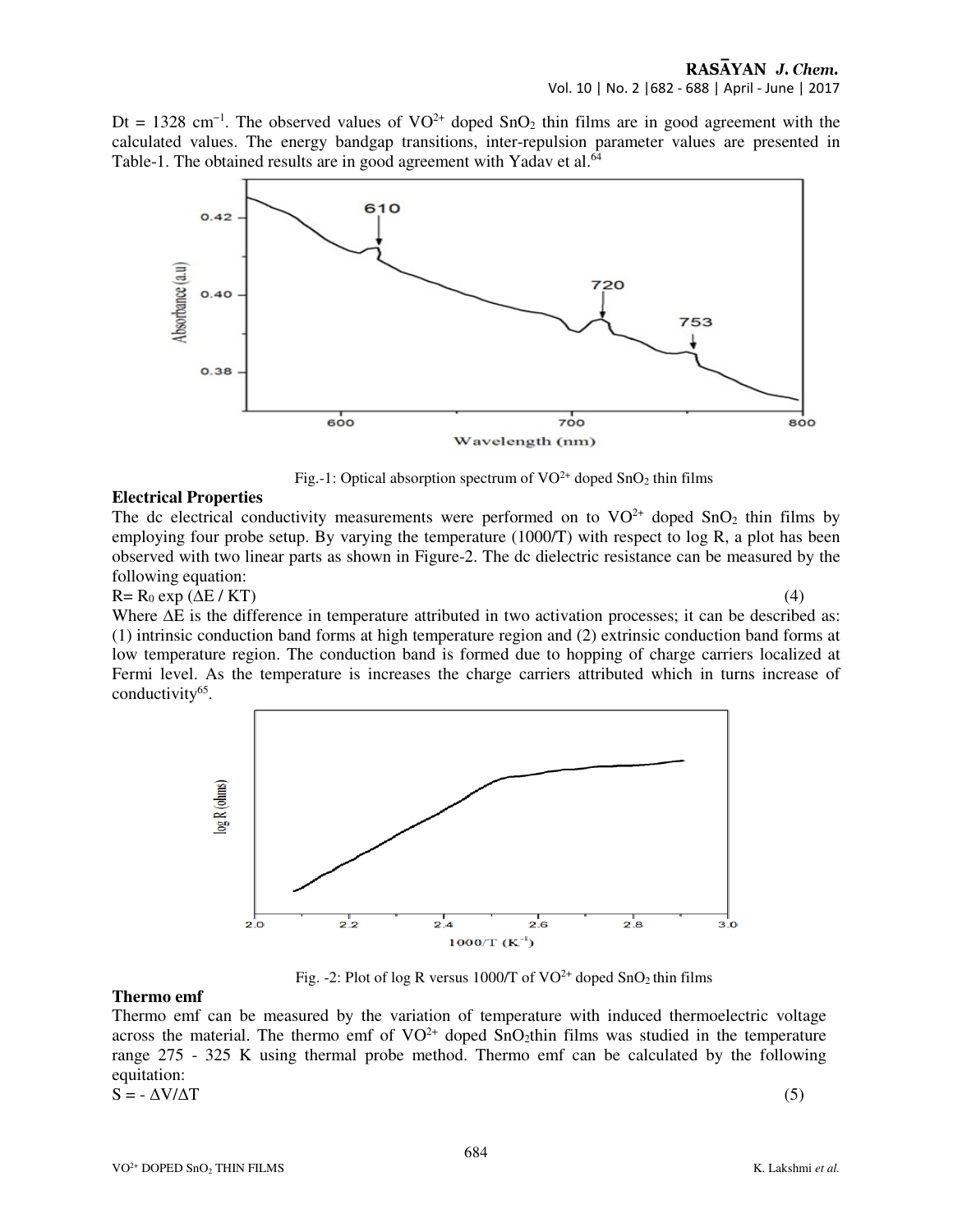Where, S is the thermo power;  $\Delta T$  is temperature difference between the two ends of a material and  $\Delta V$ is thermoelectric voltage at the terminals.

Variation of thermo emf with respect to temperature difference of the thin film is found to be linear, which is clearly shown in Figure-3. The thermo emf of  $VO^{2+}$  doped SnO<sub>2</sub>thin films increased with the increasing of temperature, whereas at low temperatures the Seebeck coefficient decreases predominantly with increasing of temperature<sup>66</sup>. This result shows that  $VO^{2+}$  doped SnO<sub>2</sub>thin films are typical of semiconductor behaviour. The obtained results are in good agreement with Mohamma et al.<sup>67</sup>

Table-1: Optical band positions, crystal field and inter-electronic repulsion parameters of  $VO<sup>2+</sup>$  doped SnO<sub>2</sub> thin films

| <b>Transition from</b><br>${}^{2}B_{2g}$ + | Wavelength<br>(nm) | Wavenumber $(cm^{-1})$ |            | Dq<br>$\rm (cm^{-1}$ | Ds<br>$\rm (cm^{-1}$ | $Dt$ (cm $\bar{C}$ |  |  |  |
|--------------------------------------------|--------------------|------------------------|------------|----------------------|----------------------|--------------------|--|--|--|
|                                            |                    | Observed               | Calculated |                      |                      |                    |  |  |  |
|                                            | 610                | 16,393                 | 16,398     |                      |                      |                    |  |  |  |
| $\mathbf{B}_{1g}$                          | 720                | 13,889                 | 13,878     | 1418                 | $-2201$              | 1328               |  |  |  |
| $^2A_{1g}$                                 |                    | 13,280                 | 13,286     |                      |                      |                    |  |  |  |



Fig.- 3: Temperature dependence of thermo emf on  $VO^{2+}$  doped SnO<sub>2</sub>thin films

## **Photoluminescence Studies**

Photoluminescence studies have been carried-out for the prepared thin film on Horiba Jobin-Yvon Fluorolog-3 spectrofluorimeter with Xe continuous (450 W) and pulsed (35 W) lamps as excitation sources.PL spectrum explores the information of dopant elements. Figure-4 shows PL spectrum of  $VO^{2+}$ doped SnO<sub>2</sub>thin film consists of four bands at 352, 436 nm and the other bands at 462 and 578 nm in the visible region corresponding to blue and yellow regions respectively.

The UV emission; which is also known near band-edge emission (NBE) is observed in the spectrum due to high intensity and recombination of free excitons in collision process. The other band which is observed at 462 nm is possibly attributed to the electron transition mediated by defect levels in the bandgap, such as oxygen vacancies. In general the singly charged oxygen vacancy gives to green emission and doubly charged oxygen vacancies is commonly attributed to the yellow one  $(\sim 580 \text{ nm})^{68,69}$ . In the present study the band observed at 578 nm is attributed to yellow region.

From luminescent properties, the CIE 1931 chromaticity coordinates are calculated for the prepared thin film and the chromaticity coordinates from the emission spectrum is found to be at  $x = 0.2993$  and  $y = 0.4912$ . The corresponding CIE diagram is shown in Figure-5. The location of the color coordinates for  $VO^{2+}$  doped Sn $O_2$  thin films in CIE chromaticity diagram is about in blue and yellow region.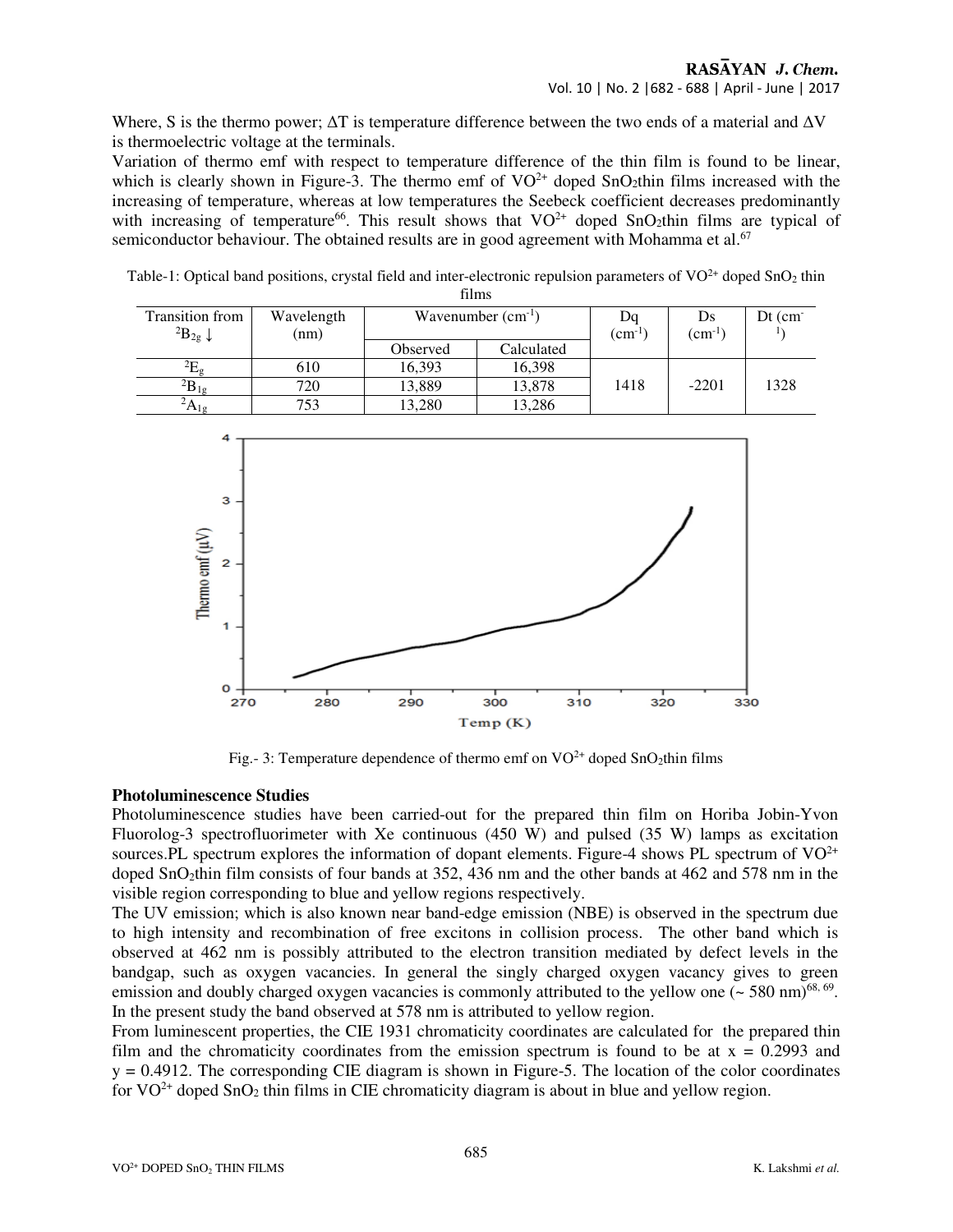

Fig.-5: CIE diagram of  $VO^{2+}$  doped SnO<sub>2</sub> thin films

## **CONCLUSION**

 $VO<sup>2+</sup>$  doped SnO<sub>2</sub> thin films were prepared by chemical spray pyrolysis technique. Optical absorption studies revealed that the vibration of molecules in energy levels from ground state to exited state which depends on the nature of the symmetry and the ligand complex. Electrical conductivity measured revealed that if the temperature increases then the charge carriers attributed which in turns increasing of conductivity. Thermo emf of  $VO^{2+}$  doped SnO<sub>2</sub>thin films increased with the increasing of temperature. PL studies shows four characteristic bands which are formed due to octahedral site symmetry. The location of the color coordinates of  $VO^{2+}$  doped  $SnO_2$  thin films in CIE chromaticity diagram is about in blue and yellow regions. Based on the obtained results, these materials may be used for LEDs, electroluminescence panels and plasma display devices.

## **REFERENCES**

- 1. D.P. Norton, *Mater. Sci. Engg. R: Reports,* **3**, 139 (2004).
- 2. M. Paranthaman, C. Park, X. Cui, A. Goyal, D.F. Lee, P.M. Martin, T.G. Chirayil,D.T. Verebelyi, D.P. Norton, D.K. Christen, D.M. Kroeger, *J. Mater. Res.,* **15**, 2647 (2000).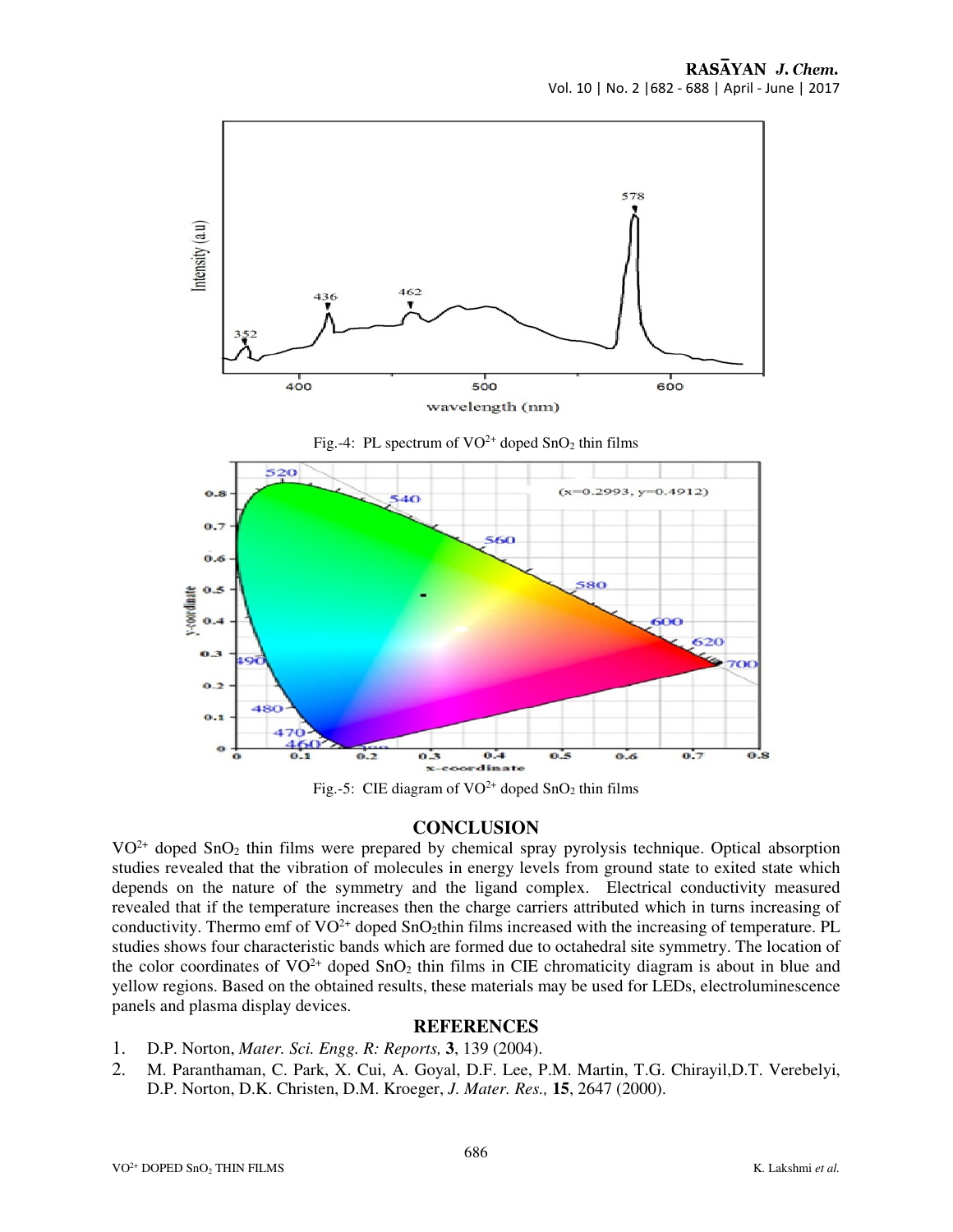RASAYAN J. Chem.

Vol. 10 | No. 2 |682 - 688 | April - June | 2017

- 3. H.M. Christen, L.A. Boatner, J.D. Budai, M.F. Chisholm, L.A. Gea, P.J. Marrero, D.P. Norton, *Appl. Phys. Lett.,* **68**, 1488 (1996).
- 4. C.Y. Yang, S.E. Babcock, A. Goyal, M. Paranthaman, F.A. List, D.P. Norton, D.M. Kroeger, A. Ichinose, *Physica C.*, **307**, 87 (1988).
- 5. Y.E. Lee, D.P. Norton, J.D. Budai, *Appl. Phys. Lett.,* **74**, 3155 (1999).
- 6. K. Ip, Y.W. Heo, D.P. Norton, S.J. Pearton, J.R. LaRoche, F. Ren, *Appl. Phys. Lett.*, **85,** 1169 (2004).
- 7. S.K. Song, *Phys. Rev. B,* **60**, 11137 (1999).
- 8. J.C. Manifacier, M. De Murcia, J.P. Fillard, E. Vicario, *Thin Solid Films,* **41**, 127 (1971).
- 9. S. Malato, P. Fernandez-Ibanez, M.I. Maldonado, J. Blanco, W. Gernjak, *Catal. Today*, **147,** 1 (2009).
- 10. F. Lamelas, S. Reid, *Phys. Rev. B*, **60,** 9347 (1999).
- 11. M. Okuya, S. Kaneko, K. Hiroshima, I. Yagi, K. Murakami, *J. Eur. Ceram. Soc.,* **21,** 2099 (2001).
- 12. A. Khanna, R. Kumar, S.S. Bhatti, *Appl. Phys. Lett.,* **82,** 4388 (2003).
- 13. A. Chowdhuri, P.Sharma, V. Gupta, K.V. Sreenivasa Rao, *J. Appl. Phys.,***92**, 2172 (2002).
- 14. A. Chowdhuri, D. Haridas, K. Sreenivas, V. Gupta, Sens. *Actuators B***133**, 270 (2008).
- 15. M.C. Rao, O.M. Hussain, *J. Alloys Compd*., **491(1)**, 503 (2010).
- 16. M.C. Rao, *J. Crys. Growth*, **312(19)**, 2799 (2010).
- 17. M.C. Rao, K. Ramachandra Rao, *Int. J. Chem.Tech Res*., **6(7)**, 3931 (2014).
- 18. M.C. Rao, *Optoelect. & Adv. Mater (Rapid Commu.)*, **5**, 85 (2011).
- 19. Sk. Muntaz Begum, M.C. Rao and R.V.S.S.N. Ravikumar, *Spectrochim. Acta Part A: Mol. & Biomol. Spec.*, **98**, 100 (2012).
- 20. M.C. Rao, *J. Optoelect. & Adv. Mater*., **13**, 428 (2011).
- 21. M.C. Rao, O.M. Hussain, *Eur. Phys. J. Appl. Phys*., **48(2)**, 20503 (2009).
- 22. Sk. Muntaz Begum, M.C. Rao and R.V.S.S.N. Ravikumar, *J. Inorg. Organometa. Poly. Mater*.,  **23(2)**, 350 (2013).
- 23. M.C. Rao, *J. Optoelect. & Adv. Mater*., **12**, 2433 (2010).
- 24. M.C. Rao, O.M. Hussain, *IOP Conf. Series: Mater. Sci. Eng.*, **2**, 012037, (2009).
- 25. M.C. Rao, O. M. Hussain, *Ind. J. Eng. Mater. Sci*., **16**, 335 (2009).
- 26. M.C. Rao, *Optoelect. & Adv. Mater. (Rapid Commu.),* **5(5-6)**, 651 (2011).
- 27. M.C. Rao, O.M. Hussain, *Optoelect. & Adv. Mater*., **13(2-4)**, 1109 (2011).
- 28. M.C Rao, *J. Optoelect. Adv. Mater.*, **13(1-2)**, 72 (2011).
- 29. M.C Rao, OM Hussain, *Res. J. Chem. Sci.*, **1(7)**, 92 (2011).
- 30. M.C. Rao, *Int. J. Chem. Sci*., **10(2)**, 1111 (2012).
- 31. M.C. Rao, *Optoelect. & Adv. Mater. (Rapid Commu.)*, **6**, 511 (2012).
- 32. P.V. Prasad, K. Ramachandra Rao, M.C. Rao, *J. Mol. Struc*., **1085**, 115 (2015).
- 33. M.C. Rao, *J. Optoelect. & Adv. Mater*., **13**, 78 (2011).
- 34. M.C. Rao, Sk. Muntaz Begum, *Optoelect. & Adv. Mater. (Rapid Commu.)*, **6**, 508 (2012).
- 35. M.C. Rao, *Res. J. Rec. Sci*., **2(3)**, 67 (2013).
- 36. M.C. Rao, *Int. J. Chem. Tech. Res*., **6(3)**, 1904 (2014).
- 37. M.C. Rao, *Optoelect. & Adv. Mater. (Rapid Commu.)*, **4**, 2088 (2010).
- 38. M.C. Rao, O. M. Hussain, *Optoelect. & Adv. Mater. (Rapid Commu.)*, **6**, 245 (2012).
- 39. M.C. Rao, K. Ravindranadh, *Der Phar. Chem*., **8**, 243 (2016).
- 40. M.C. Rao, *Res. J. Rec. Sci*., **2 (3)**, 67 (2013).
- 41. M.C. Rao, K. Ravindranadh, A. Kasturi, M.S. Shekhawat, *Res. J. Rec. Sci*., **2(4)**, 1 (2013).
- 42. K. Parameswara Rao, G.M. Srirangam, G.V. Ramana and M.C. Rao, *Rasayan J. Chem*., **9(3),** 393 (2016)
- 43. M.C. Rao, O.M. Hussain, *Res. J. Chem. Sci*., **1(7)**, 76 (2011).